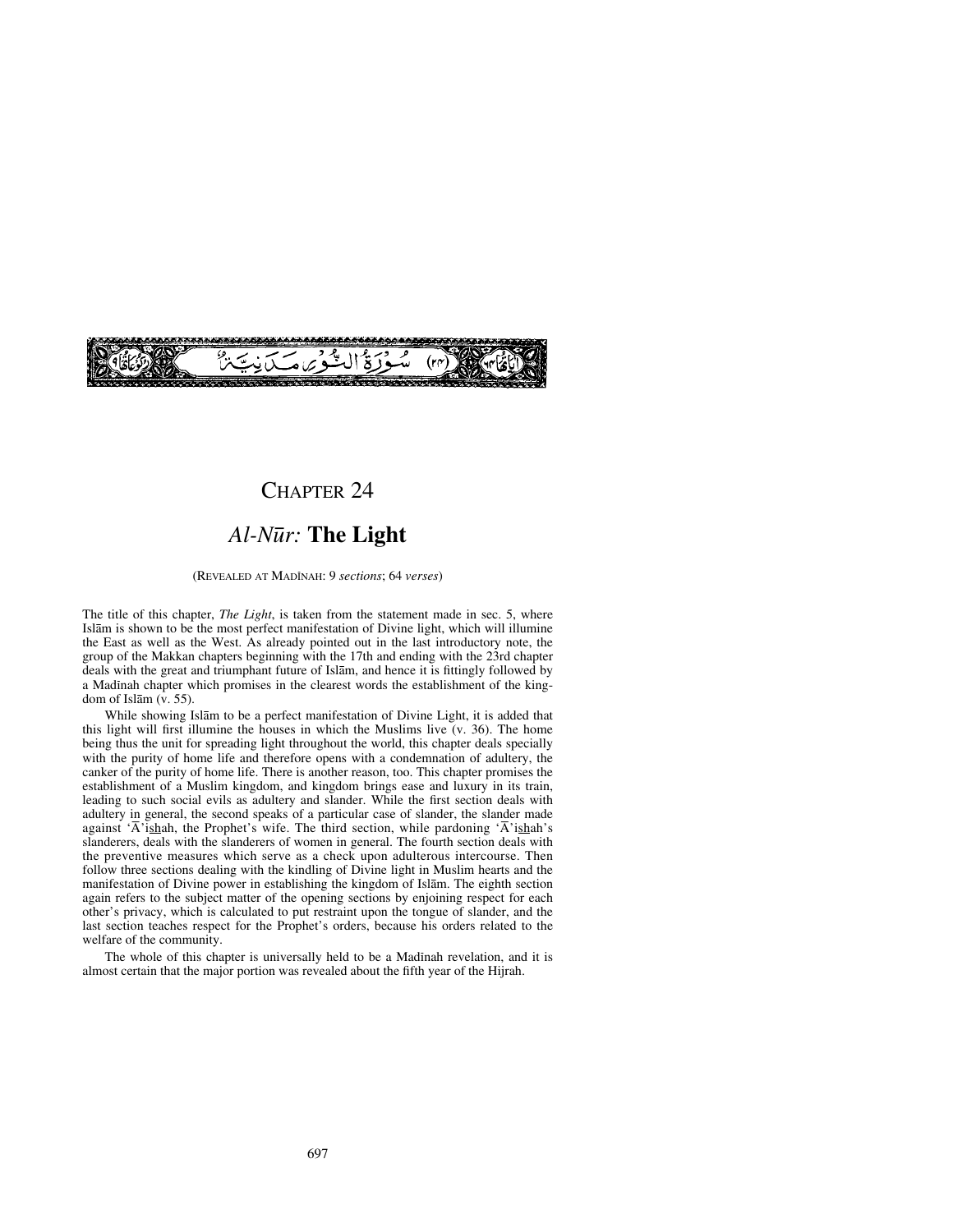### SECTION 1: **Law relating to Adultery**

In the name of Allåh, the Beneficent, the Merciful.

**1** (This is) a chapter which We have revealed and made obligatory and wherein We have revealed clear messages that you may be mindful.

**2** The adulteress and the adulterer, flog each of them (with) a hundred stripes,<sup>*a*</sup> and let not pity for them detain you from obedience to Allåh, if you believe in Allåh and the Last Day, and let a party of believers witness their chastisement.

**3** The adulterer cannot have sexual relations with any but an adulteress or an idolatress, and the adulteress, none can have sexual relations with her but an adulterer or an idolater; and it is forbidden to believers.*<sup>a</sup>*

بِسُّعِ اللهِ الزَّحْمٰنِ الرَّحِيْهِ ودرةَ آنْزَلْنَكَا دَ نَرَضْنَهَا دَ آنْزَلْنَا فِيْهَا الْذِي بَيِّنْتٍ تَعَلَّكُمُ تَنْكُرُّوْنَ۞ الزَّانِيَةُ وَالزَّانِيِّ نَاجُلِدُواكُلَّ 5 دىن قىنىگى مائەت جەلىدىق تولا تَأْخُذُكُمُ بِهِمَا بَرَأْنَ ثَمَّنُ دِيْنِ اللَّهِ إِنْ كُنْتُمْ تُؤْمِنُونَ بِاللَّهِ دَالْبَدُهِ الْأَخِيرَ ۚ وَ لَيَشْهَدُ عَذَابَهُمَا طَأَبِغَ قِنَ الْمُؤْمِنِيِّنَ ۞ آلَّ اذِي لَا يَنْكِحُ الْأَذَانِيَةَ آدْمُشْرَكَةً وَ الزَّانِيَّةُ لَا يَنْكِحُهَا اِلْأَزَانِ آَوْمُشْرِكٌ ۚ دَ حُدِّهَ ذٰلِكَ عَلَى الْمُؤْمِنِيْنَ ۞

The punishment for adultery is here stated to be flogging, *not stoning to death*, which was really prescribed by the Jewish law. The cases of *stoning to death* for adultery by the Prophet's orders relate actually to a Jew and a Jewess in one case (B. 23:61), and others apparently occurred before the revelation of this chapter. That stoning to death was never contemplated by Islåm as a punishment for adultery is made clear by 4:25, where it is stated expressly that the punishment for adultery in the case of slave-girls, when they are married, is *half the punishment which is inflicted on free married women*, and stoning to death could not be halved. Besides, the Qur'ån nowhere speaks of stoning as a punishment for adultery, and the report of what 'Umar said is self-contradictory. For a full discussion, see *The Religion of Islåm*, ch. Penal Laws of Islam. A few words may be added as to the method of flogging. It aimed more at disgracing the culprit than at torturing him. In the time of the Prophet, and even for some time after him, there was no whip, and flogging was carried out by beating with a stick or with the hand or with shoes. The culprit was not stripped naked, but he was required to take off thick clothes.

3*a.* The word *naka√a* signifies sometimes *coitus* or *coitus without marriage*, as also *marriage without coitus* (LL). I adopt the first significance here and the meaning in this case is clear, the idolater or the idolatress being mentioned along with the adulterer or

<sup>2</sup>*a.* Chastity, as a virtue, is not given the first place in modern civilized society, and hence adultery is not considered a sufficiently serious offence to subject the guilty party to any punishment except the payment of damages to the injured husband. The breach of the greatest trust which can be imposed in a man or a woman, the breach which ruins families, destroys household peace, and deprives innocent children of their loving mothers, is not looked upon even as seriously as the breach of trust of a few pounds. Hence the Islamic law seems to be too severe to a Westerner.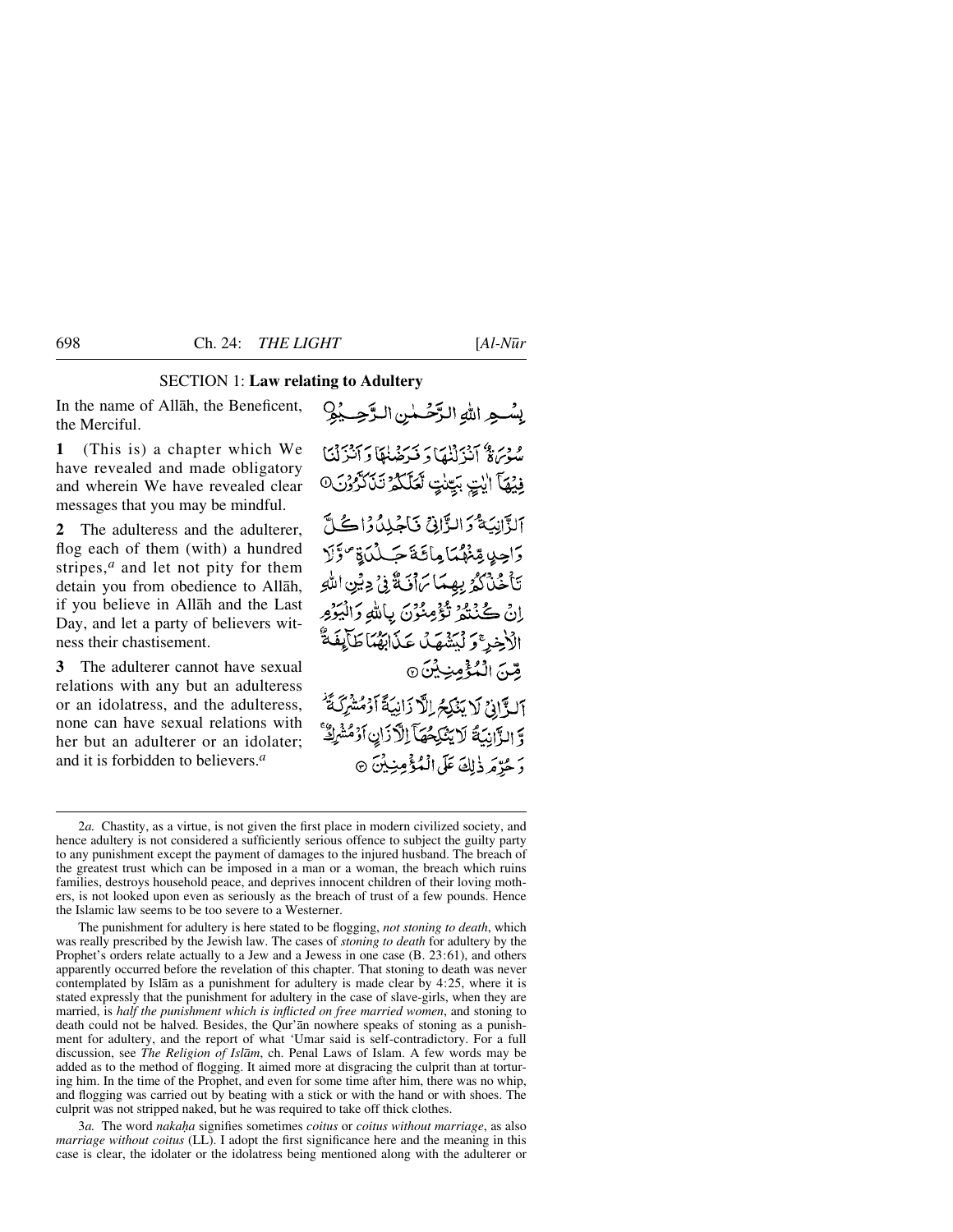**4** And those who accuse free women and bring not four witnesses, flog them (with) eighty stripes and never accept their evidence, and these are the transgressors*a*—

**5** Except those who afterwards repent and act aright; surely Allåh is Forgiving, Merciful.

**6** And those who accuse their wives and have no witnesses except themselves,*<sup>a</sup>* let one of them testify four times, bearing Allåh to witness, that he is of those who speak the truth.

**7** And the fifth (time) that the curse of Allåh be on him, if he is of those who lie.

**8** And it shall avert the chastisement from her, if she testify four times, bearing Allåh to witness, that he is of those who lie.

**9** And the fifth (time) that the wrath of Allåh to be on her, if he is of those who speak the truth.

**10** And were it not for Allåh's grace upon you and His mercy and that Allåh is Oft-returning (to mercy) Wise!

وَالَّذِينَ يَرْمُوْنَ الْمُحْصَنْتِ تَكُرَّكَمْ يَأْتُوْا بِآَمْ بَعَةٍ شُهَدَامَ فَأَجْلِدُوْهُمْ تَبْنِيْنَ حَلْيَاةً وَّ لَا تَقْبَلُوْا لَهُمْ شَهَادَةَ آبَدًا ۚ وَ وُلِيْكَ هُمُ الْفُسِقُوْنَ نَّ إِلَهِ الَّذِيْنَ تَأْبُوْا مِنْ بَعْبِ ذَٰ لِكَ وَاصْلَحُوْلَ فَإِنَّ اللَّهَ غَفُورٌ بَعِيدُهُ ۞ دَ الَّذِينَ يَبْرُمُونَ الْمَرْدَاجَهُ مَرْبَرَدٍ بِيَكُنَّ قود ميزب الاآتشام وتشهادة آحَدِهِـمْ أَئْرَبَـمُ شَهْبُ لِيَّ بِاللَّهِ ۚ إِنَّهُ لَعِنَ الصَّٰدِيقِيْنَ۞ وَ الْخَامِسَةُ أَنَّ لَعُنْتَ اللهِ عَلَمْـٰ إِنْ كَانَ مِنَ الْكَيْلِيِيْنَ ۞ يَرِ مِنْ وَإِنَّهَا الْعَيْدَابَ إِنَّ تَشْهَدَ آرْبَعَ شَهْدُتٍ بِأَلَيْهِ إِنَّهُ لَعِنَ ٱلْكُذِيبِينَ هَ دَ الْخَامِسَةَ آنَّ غَضَبَ اللهِ عَلَيْهَآ إِنْ كَانَ مِنَ الصُّدِيقِينَ۞ دَ لَوْ لَا فَضْلُ اللَّهِ عَلَيْكُمْ وَيَرْجَبَنَّهُ دَ آنَّ اللَّهَ تَوَّاتٌ حَڪِ دُمٌّ ۞

the adulteress, on account of the low standard of morality among the idolaters. Taking the second significance, the verse places one guilty of adultery under a kind of interdict in Muslim society.

<sup>4</sup>*a.* This is an effectual restraint against slander and gossip, which so often bring disaster upon the heads of innocent women. Unless there is the clearest evidence of adultery against a woman, the slanderer is himself to be punished.

<sup>6</sup>*a.* The ordinance relates to the case of husbands who accuse their wives of adultery and have no evidence; see a case reported in B. 68:30. In such a case divorce is effected, the husband not being punishable for the accusation, though he cannot produce witnesses, and the wife not being punishable for adultery, if she denies the charge in the manner stated. Compare Num. 5:11–31. The same procedure would be adopted in a reverse case.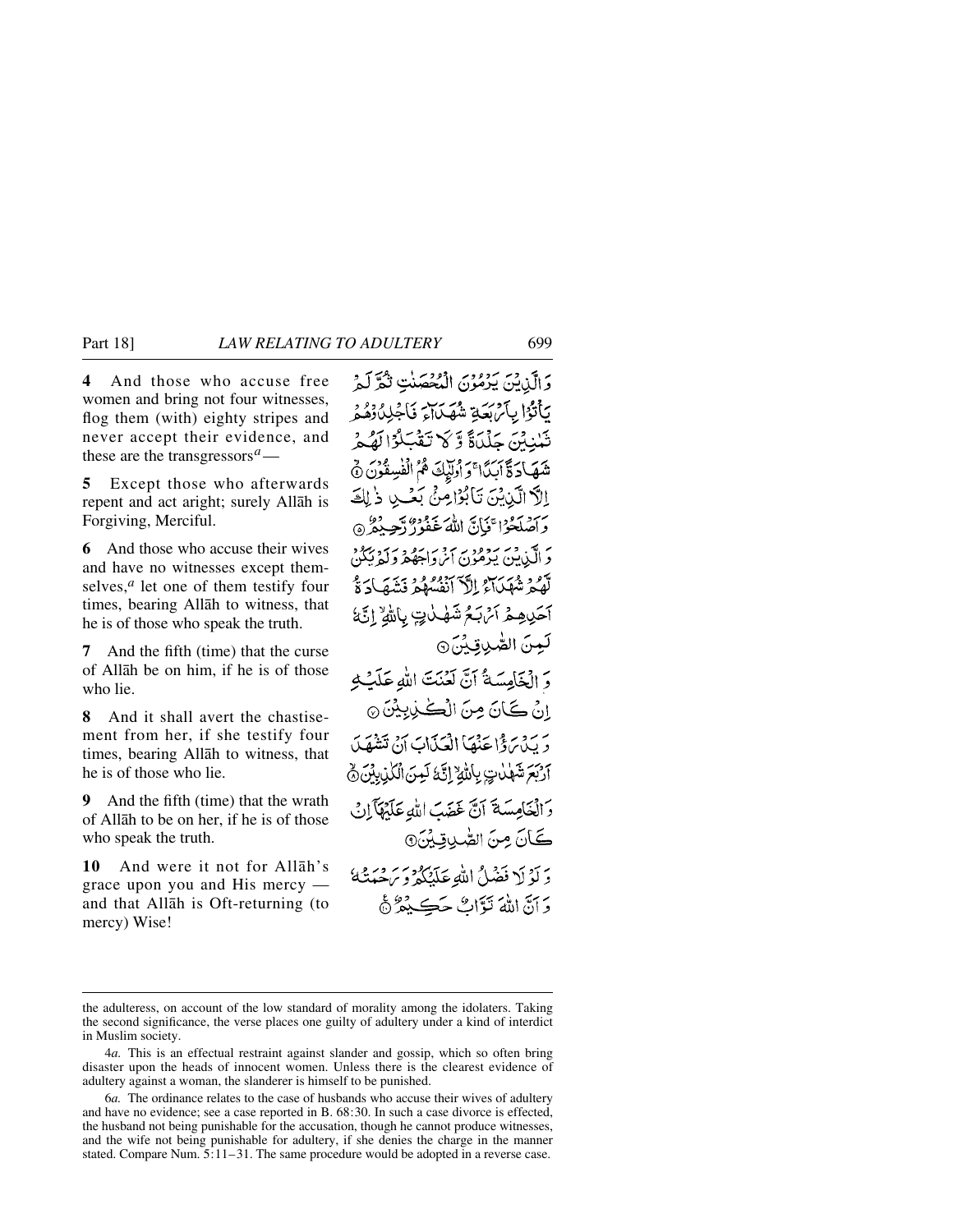# SECTION 2: **'Å'ishah's Slanderers**

**11** Surely they who concocted the lie are a party from among you.*<sup>a</sup>* Deem it not an evil to you. Nay, it is good for you. For every man of them is what he has earned of sin; and as for him among them who took upon himself the main part thereof, he shall have a grievous punishment.*<sup>b</sup>*

**12** Why did not the believing men and the believing women, when you heard it, think well of their own people, and say: This is an evident falsehood?*<sup>a</sup>*

**13** Why did they not bring four witnesses of it? So, as they have not brought witnesses, they are liars in the sight of Allåh.*<sup>a</sup>*

إِنَّ الَّذِينَ حَآءُوْ بِالْإِذْلِي عُصْبَةٌ وَيَدُوْ الْاِيْجَةَ يَدُوْهُ شَيْرًا لَكُمْ يَبْنُ هُوَ خَيْرٌ لَّكُمْ ۖ لِكُلِّ امْرِئٌ مِّنْهُمْ مَّا أَكْتَسَبَ مِنَ الْإِنْثَمِرَّدَ الَّذِيْ تَرَلَّىٰ كِبْرَةُ مِنْهُمْ لَهُ عَذَابٌ عَظِنْةٌ @ لَوْلَآ إِذْ سَيِعْتُمُوهُ ظَنَّ الْمُؤْمِنُونَ وَالْمُؤْمِنْتُ بِأَنْفُسِهِمْ خَيْرًا لَا تَالُوْا هٰذَآ اِفْكٌ مُّبِيَّنَّ @ .<br>لَوْ لَا جَاءُوْ عَلَيْهِ بِأَيْرِيَةٍ شَهْيَلاَءٍ \* فَإِذْ لَمْ يَأْتُرُا بِالشَّهَدَاةِ فَأُولِّيكَ عِنْدَا اللهِ هُمُّ الْكُنْدِبُوْنَ ۞

It may be added here that the tongue of gossip has never spared even the most virtuous women. Another case of a virtuous woman being thus defamed is that of Mary, the mother of Jesus, about whom the Jews talked similar slander. The addition of the words — *deem it not an evil to you: nay, it is good for you* — aims at bringing solace to such aggrieved people, seeing that even the most virtuous of women could not escape the tongue of slander.

11*b.* He who took the main part thereof upon himself is said to be 'Abd Allåh ibn Ubayy, the chief of the hypocrites (B. 64:36), because he concocted the lie and circulated the false report.

12*a.* There was not a *single witness*, nor any circumstance that could lend colour to the false story.

13*a.* Severe as the punishment for adultery is in Islåm, the evidence of four witnesses is required to establish the guilt; see v. 4. The allegation of a Christian annotator that this requirement of the law was simply to shield  $\overline{A}$  ishah is a baseless conjecture in

<sup>11</sup>*a.* The incident referred to in this section took place when the Prophet, accompanied by his wife 'Ā'ishah, was returning from the expedition against the Bani Mustaliq in the fifth year of the Hijrah. ' $\overline{A}$ 'ishah had gone out on a private occasion, but, when she returned, she perceived that she had lost her necklace, and went back to search for it. In her absence the attendants, supposing her to be in her *howdah*, started while it was yet dark. When she returned, finding the camel and the men gone, she sat down there and was brought to Madinah by Şafwān, who was coming in the rear. Some mischievous persons from among the hypocrites spread false reports, slandering her, and some of the Muslims also associated themselves with the slander. ' $\overline{A}$ 'ishah's innocence was at length established by this revelation (B. 52:15). Those who had taken part in the accusation were punished, according to one hadith  $(IM. 20:13)$ . This is the grievous punishment referred to in the concluding words of the verse.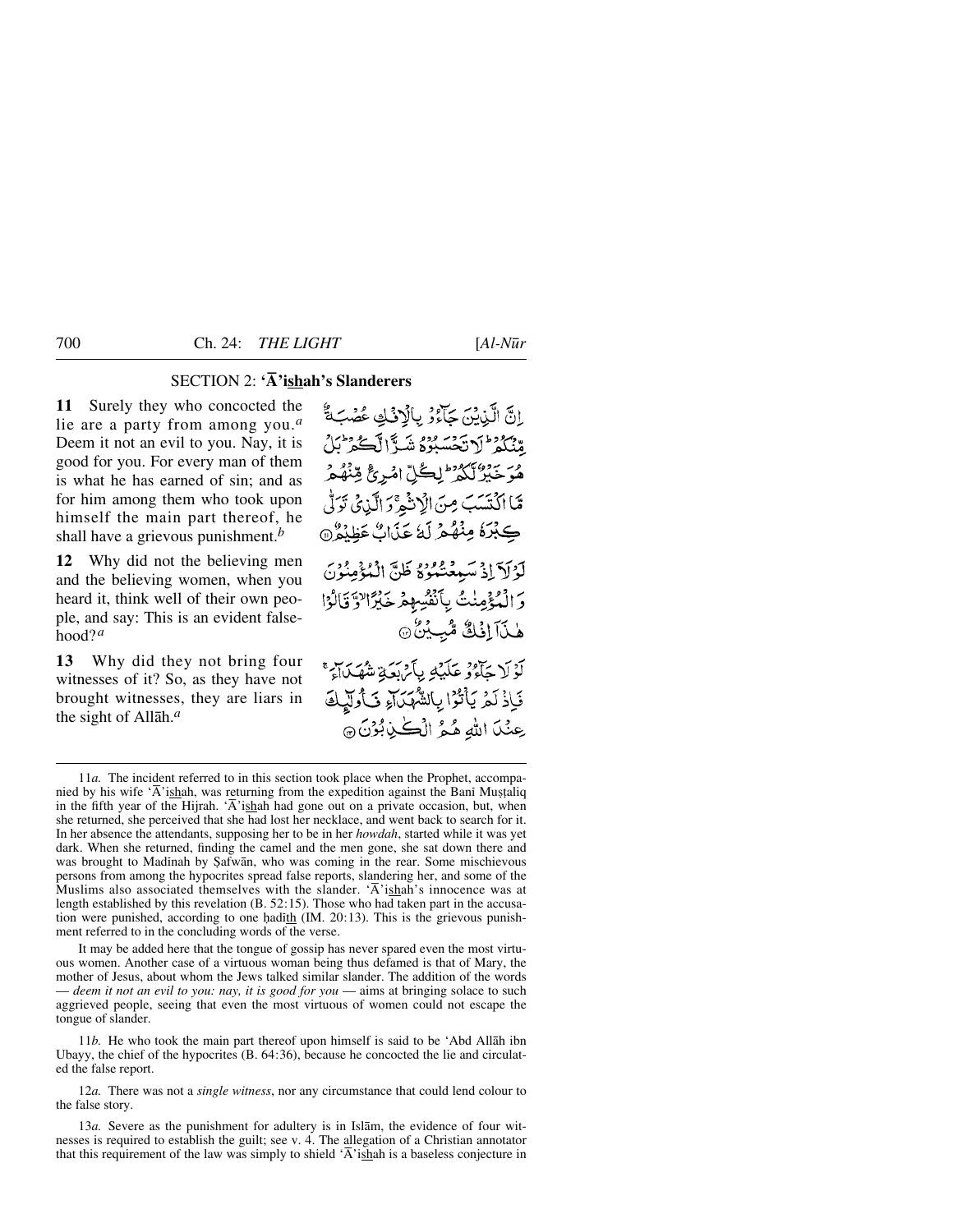**14** And were it not for Allåh's grace upon you and His mercy in this world and the Hereafter, a grievous chastisement would certainly have touched you on account of the talk you indulged in.

**15** When you received it on your tongues and spoke with your mouths that of which you had no knowledge, and you deemed it a trifle, while with Allåh it was serious.

**16** And why did you not, when you heard it, say: It beseems us not to talk of it. Glory be to Thee! This is a great calumny.

**17** Allåh admonishes you that you return not to the like of it ever again, if you are believers.

**18** And Allåh makes clear to you the messages; and Allåh is Knowing, Wise.

**19** Those who love that scandal should circulate respecting those who believe, for them is a grievous chastisement in this world and the Hereafter. And Allåh knows, while you know not.

**20** And were it not for Allåh's grace on you and His mercy*a*— and that Allåh is Compassionate, Merciful.

دَ كَهُ لَا فَضْلُ اللَّهِ عَلَمْكُمْ وَرَدْيَهُ ﴾ فِي اللَّهُ نَبَادَ الْأَخِرَةِ لَمَسَّكَّرُ فِي مَا آفضنَّهُ فِبْ2ٍ عَيْدَاتٌ عَظِيْهِمْ ﴾

إِذْ تَكَفَّرْنَكُ بِأَلْسِنَتِكُمْ وَتَقْدُلُونَ بِأَنْوَاهِكُمْ مَّا لَيْسَ لَكُمُ بِهِ عِلْمٌ وَتَحْسَبُونَ مَيِّنًا تَوَهُوَعِنْدَاللَّهِ عَظِيْمٌ د كۆلىكى ئەسىد قەقرەم قىلىشمۇ قىيا ئىگۇرى لَنَآَانٌ تَتَكَلَّمَ بِهٰذَا تَّشْبُحْنَكَ هٰذَا بُهُتَانٌ عَظِيْمٌ ۞ يَعِظُّكُمُ اللَّهُ أَنْ تَعُودُوْالِمِثْلِهِ أَبَدَأَا إِنْ كُنْنَثُمْ مُثْؤُمِنِينَ ۞ وَيُبَيِّنُ اللَّهُ لَكُمُ الْأَيْتِ لَوَ اللَّهُ عَلِّنْهُ حَڪِيْمُ*ُ* إِنَّ الَّذِينُ يُحِبُّوْنَ أَنْ تَشِيْعَ الْفَاحِشَةُ ِ فِي الَّذِينَ أَصَنُوْا لَهُمْ عَذَابٌ ٱلِدُّهُ ۚ فِي الدُّنْيَادَ الْأَخِدَةِ ثُوَ اللَّهُ بَصْلَهُ دَ أَنْ ثَدْرُ لَا تَعْبَكْبُوْنَ ۞ دَ لَوْ لَا فَضْلُ اللَّهُ عَلَيْكُمْ دَرِجْيَتُهُ ۚ

وَ أَنَّ اللَّهَ بَءُدُونٌ بِرَّجِيبُهُ ﴿

view of the fact that in her case there was not a single witness. Why should the Prophet then have required four witnesses? The fact is that while the Qur'ån takes a very serious view of the crimes against chastity, it also makes criminal the circulation of false reports affecting a woman's chastity. Thus even a lighter accusation in connection with the misconduct of women required the evidence of four witnesses; see 4:15, which was admittedly revealed earlier.

<sup>20</sup>*a.* The same words in the next verse are followed by the statement, *not one of you would ever have been pure*.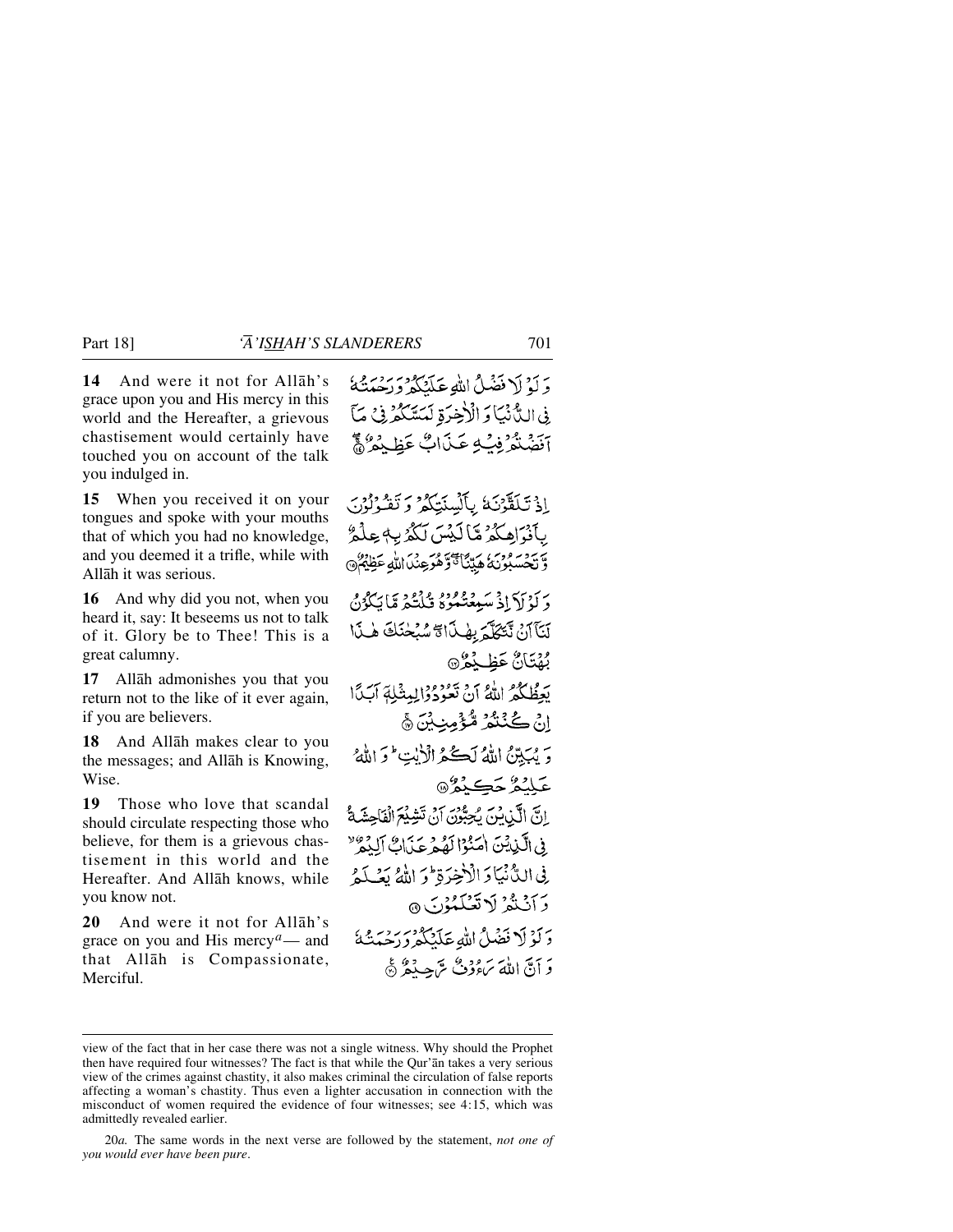# SECTION 3: **Slanderers of Women**

**21** O you who believe, follow not the footsteps of the devil. And whoever follows the footsteps of the devil, surely he commands indecency and evil. And were it not for Allåh's grace on you and His mercy, not one of you would ever have been pure, but Allåh purifies whom He pleases. And Allåh is Hearing, Knowing.*<sup>a</sup>*

**22** And let not possessors of grace and abundance among you swear against giving to the near of kin and the poor and those who have fled in Allåh's way; and pardon and overlook. Do you not love that Allåh should forgive you? And Allåh is Forgiving, Merciful.*<sup>a</sup>*

**23** Surely those who accuse chaste believing women, unaware (of the evil), are cursed in this world and the Hereafter, and for them is a grievous chastisement,*<sup>a</sup>*

**24** On the day when their tongues and their hands and their feet bear witness against them as to what they did,*<sup>a</sup>*

يَآَيُّهَا الَّذِينَ امْنُوْالَاتَتَّبِعُوْاخُطُوٰتِ الشَّيْطٰنِ ۖ وَ مَنْ يَّتَّـٰبِمُ خُطُوٰتِ الشَّيْطٰنِ فَإِنَّهُ يَأْمُرُ بِالْفَحْشَاءِ وَالْمُنْڪَرِّ وَلَوْلَا فَضْلُ اللَّهِ عَلَيْكُمْ وَرَحْمَتُهُ مَا نَرَكَىٰ مِنْكُمْ مِّنْ آحَدِ آبَدًا ٰوَّلَٰكِ ۖ اللَّهَ يُزَيِّنَّ مَنْ يَبَيَّنَاءُ وَ اللَّهُ سَمِيعُ عَلِيْمٌ (ْ ۖ وَلَا يَأْتَلِ أُولُوا الْفَصْلِ مِنْكُمْ وَالسَّعَةِ آنْ يْݣُوْتْرْاً أُولِي الْفْكْرْنِي وَ الْمَسْكِيْنَ وَالنَّهْلِجِرِيْنَ فِي سَبِيْلِ اللَّهِ مَنْ دَرْدُوا وَلَيَصْفَحُوْا ۖ أَلَلَ تُجِبُّوْنَ إِنْ يَّعْفِدَ اللهُ لَكُمْ وَإِنَّهُ غَفُوْرٌ رَّجِيدٌ ۞ انَّ الَّذِيْنَ يَرْمُوْنَ الْمُحْصَنٰتِ الْغٰفِلْتِ الْمُؤْمِنْتِ لُعِنُوْا فِي الدَّنْيَا رَالْأَخِرَةِ ۖ وَ لَهُمْ عَذَابٌ عَظِيْمٌ ﴾ يَّةُ مَتَشْهَلُاعَلَّهُمْ آلْسِنَتْهُمْ وَ آبِ يُهِمْ وَآسْ جُلُّهُمْ بِمَاكَانُوْايِعْدَلُوْنَ@

21*a.* This passage shows that the companions of the Holy Prophet were purified from sins by Allåh's grace.

23*a.* This refers to those who continue to spread evil reports concerning chaste women, the gossip-mongers in every society.

24*a.* The evidence of the members of the body is sometimes witnessed in this very life against the doers of evil, in the consequences of the evil done. On the day of

<sup>22</sup>*a.* It is agreed on the basis of most trustworthy reports that this verse was revealed in connection with the action of Abū Bakr, who had sworn not to allow maintenance to one of his relatives named Mistah, who had taken part in spreading the false reports against  $\overline{A}$ 'ishah. After inflicting the legal punishment on the culprits the Prophet was required to bear them no ill-will, and to hide no rancour in his breast even towards the slanderers of his wife. Revelation even required his companions to be kind and forgiving to them. Ab∂ Bakr is spoken of here as *one possessing grace and abundance* (B. 65:xxiv, 13), the former of these words referring to his moral and spiritual superiority and the latter to abundance in wealth.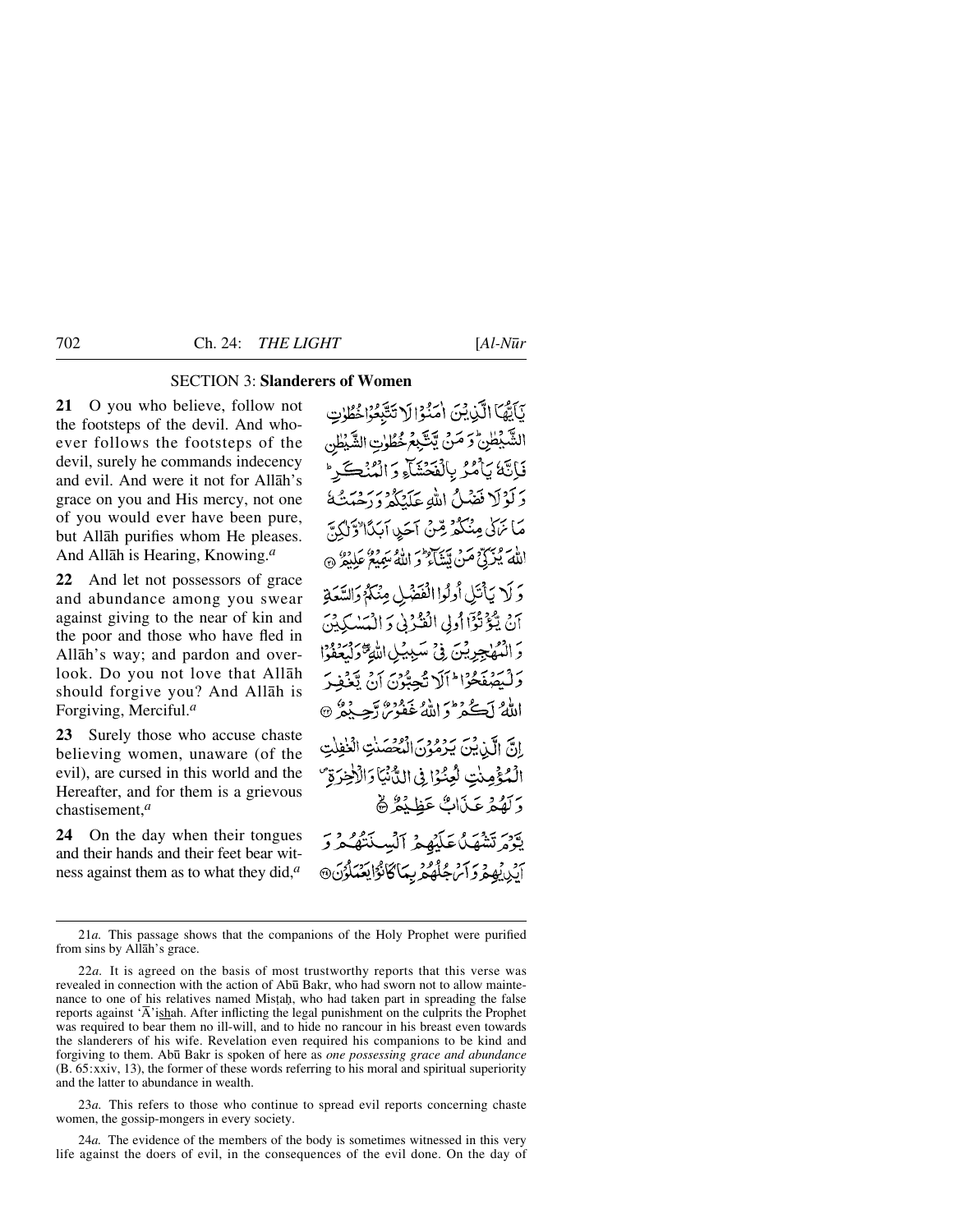**25** On that day Allåh will pay back to them in full their just reward, and they will know that Allåh, He is the Evident Truth.

**26** Unclean things are for unclean ones and unclean ones are for unclean things, and good things are for good ones and good ones are for good things; these are free from what they say. For them is forgiveness and an honourable sustenance.*<sup>a</sup>*

يَوْمَيِنِ يُؤَفِّيْهِمْ اللَّهُ دِيْنَهُمْ الْحَقَّ وَيَعْلَمُوْنَ آنَّ اللَّهَ هُوَ الْحَقُّ الْمُبِبِّيُّ @

آلْخَبِيَّتْتُ لِلْخَبِيِّتِيِّيْنَ وَالْخَبِيِّتُوْنَ لِلْخَبِيْتِنِ ۚ وَالطَّيِّبِٰتُ لِلطَّيِّبِيْنَ وَ الطَّبّْدُنَ لِلطَّيِّبٰتِ ۚ أُولَّيكَ مُبَرِّءُونَ معان وفرس لود قربر و ته برن ده. ڪَرنگوڻ

#### SECTION 4: **Preventive Measures**

**27** O you who believe, enter not houses other than your own houses, until you have asked permission and saluted their inmates. This is better for you that you may be mindful.*<sup>a</sup>*

**28** But if you find no one therein, enter them not, until permission is given to you; and if it is said to you, Go back, then go back; this is purer for you. And Allåh is Knower of what you do.

**29** It is no sin for you to enter uninhabited houses wherein you have your necessaries. And Allåh knows what you do openly and what you hide.

يَأَيُّهَا الْكِنِيْنَ اٰهَنُّوۡ الۡدَ تَنۡدُهُمُوۡ اللَّهِ مِنۡ ٱلۡ بر در وور معرضتي ستأنسوا وتسلموا عَـلَّى أَهْلِهَا ۖ ذَٰ لِڪُمْ خَبِيرٌ لَٓڪُمْ ' لَعَلَّكُمْ تَنَكَّرُُونَ ۞ فَإِنَّ لَمَّ تَجِدُوْا فِيُهَاآَحَدًا فَلَا تَدَخَّلُوْهَا حَتَّىٰ بُؤْذَنَ لَكُمْ ۚ وَ إِنْ قِيْلَ لَڪُمْ ارْجِعُوْا فَأَنْ جِعُوْا هُوَ أَنْهَىٰ لَڪُمْ ۖ ۖ دَ اللَّهُ بِيمَا تَعْمَلُوْنَ عَلِيْكُمْ @ لَّدْسَ عَلَيْكُمْ حُيَاحٌ إِنْ تَدْخُلُوا بِيُوتَّا غَلْمْ مَسْكُرُ نَةٍ فِيْهَا مَتَاءٌ لَّكُمْ دَاللَّهُ بَيْنِكُمْ مَا يُدْرُودِيَ وَ مَا نَڪِنْدُودِي هِ،

Resurrection the consequences of the evil deeds will assume a palpable form, as is also indicated in the paying back in full of the just rewards in the next verse, and thus bear witness to the evil done. This highly developed idea of the Resurrection did not exist before the Holy Qur'ån.

<sup>26</sup>*a.* The meaning of this whole passage is made clear by the concluding words, i.e., nothing impure can be attributed to the pure ones, and they are free from what the impure ones say.

<sup>27</sup>*a.* The Arabs entered houses without permission. The law revealed in this verse lays down the basis of domestic peace and security needed for an advanced society. The law is a clear testimony of the great trust which Muslims have in their womenfolk. It is also a preventive measure against slander.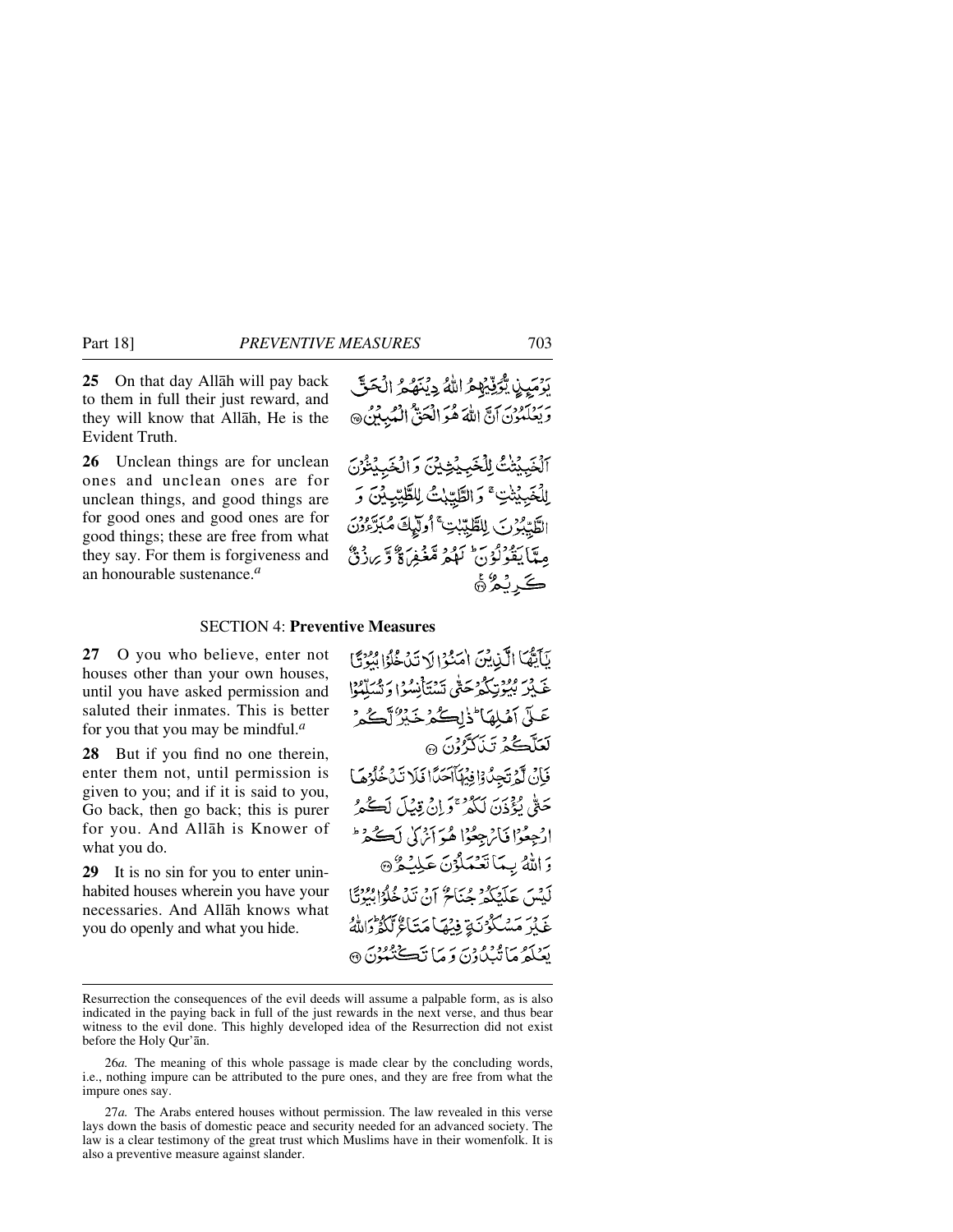**30** Say to the believing men that they lower their gaze and restrain their sexual passions. That is purer for them. Surely Allåh is Aware of what they do.*<sup>a</sup>*

**31** And say to the believing women that they lower their gaze and restrain their sexual passions and do not display their adornment except what appears thereof.*<sup>a</sup>* And let them wear their head-coverings over their قُلْ لِّلْمُؤْمِنِيْنَ يَغُصُّوْا مِنْ آبَضَانِهِمْ بر بردنده<br>و پخفظوا فروجههر ذلك ازلي له د إِنَّ اللَّهَ خَبِيْرٌ بِمَا يَصْنَعُوْنَ ۞ وَقَّلْ لِّلْمُؤْمِنْتِ يَغْضُضُنَ مِنْ آشَارِهِنَّ وَيَخْفَظُنَ فَرُوْجَهُنَّ وَكَمْ يُبْ بِي بِيْنَ زِيْنَتَهُنَّ اِلْآمَاظَهَرَ مِنْهَا وَلَمَنْدِبْنَ

بِخْبُرِهِنَّ عَلَى جُيُوْبِهِنَّ وَلَا يُبْلِيُنَ زِيْنَتَهُنَّ إِلاَّ لِبُعُوْلَتِهِنَّ آوُ إِيَابِهِنَّ آوُ إِيَاءِ

30*a.* Men are enjoined to lower their gaze, just as women are enjoined to do in the next verse. This injunction is given as a preventive against an evil which deals a deathblow to all pure social relations, viz., the evil of fornication. The Qur'ån does not only forbid an evil, but also points out the way, by walking in which man may be able to eschew it. Both men and women are required to keep their eyes cast down, so that when they meet each other, neither should men stare at women nor women at men. In a society in which women never appeared in public, the injunction to men to lower their gaze would be meaningless; and the similar injunction to women given in the next verse, if they never left the compounds of their houses, would be absurd.

31*a.* To guard the relations between males and females and to check a too free intermingling of men and women, the Qur'ån now lays down another injunction in addition to that which requires both sexes to lower their gaze when they meet each other. It requires women in particular not to display their adornment. There is a difference of opinion as to what *zinat* means. According to some it includes the beauty of the body, while according to others it is exclusively applied to external adornments. The use of the same word in the concluding portion of the verse, *let them not strike their feet so that the zinat that they hide may be known*, clearly supports the latter view, as the only adornment that can be known by the striking of the feet consists of external ornaments. But even taking the first view, there is a clear exception here, *illa ma zahara min-hā* — *except what appears thereof* or *except that which it is customary and natural to uncover*. Now in the first place it must be remembered that what is prohibited is the *display* of beauty, as elsewhere expressly indicated by the word *taburruj*: "And display not (your beauty) like the displaying of the ignorance of yore" (33:33). As to what parts of the body the woman is required to cover and what she may uncover the following summary of the earlier views relating to this exception given by IJ should suffice: (1) it means the adornment of dress or the clothes that a woman wears; in other words, she is not required to cover the clothes she wears; (2) it means the adornment which the woman is not required to cover, such as collyrium, rings, bracelets and her face; (3) the exception relates to a woman's clothing and her face. After relating these opinions, IJ adds: *The most correct opinion is that the exception relates to the face and hands*. As an argument corroborating this opinion he says that, when praying, the woman is not required to keep her face and hands covered hands up to the elbow — while she is required to cover the rest of the body. According to Hadith, the Prophet himself is reported to have told Asma', his wife ' $\vec{A}$ 'ishah's sister, when she appeared before him in thin clothes, through which parts of her body could be seen: "O Asmå', when woman attains her puberty it is not proper that any part of her body should be seen except this, and he pointed to his face and hands" (AD. 31:30). This settles conclusively that Islåm never enjoined the veil or covering of the face.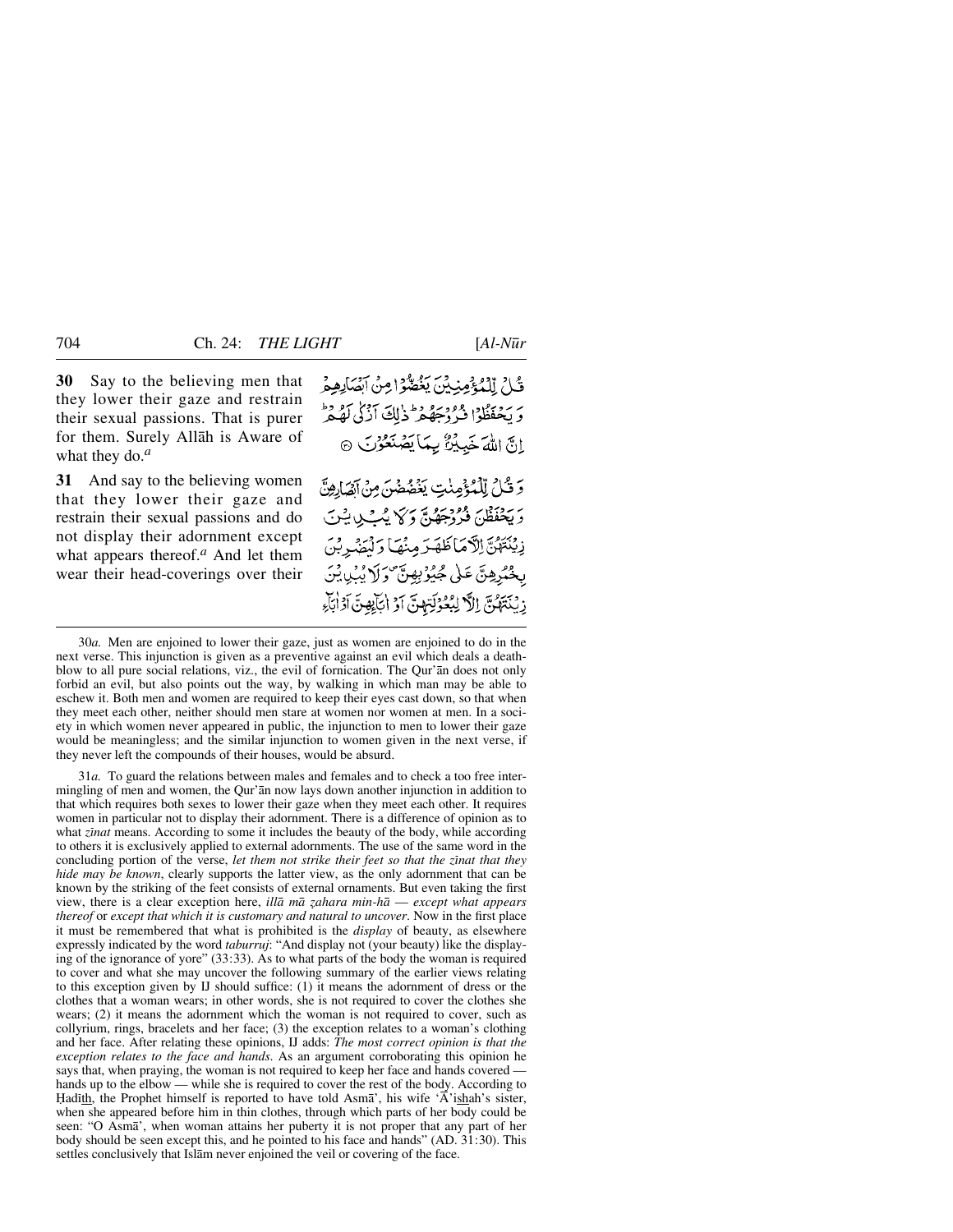bosoms.*<sup>b</sup>* And they should not display their adornment except to their husbands or their fathers, or the fathers of their husbands, or their sons, or the sons of their husbands, or their brothers, or their brothers' sons, or their sisters' sons, or their women, or those whom their right hands possess, or guileless male servants,*<sup>c</sup>* or the children who know not women's nakedness. And let them not strike their feet so that the adornment that they hide may be known. And turn to Allåh all, O believers, so that you may be successful.

**32** And marry those among you who are single, and those who are fit among your male slaves and your

وودي ترجيح وبحيايه تي آو آبناءِ بعُوْلَةِ بِنَّ آؤُ لِخْوَانِهِنَّ آوُ بَيْنِ لِخْوَانِهِنَّ آوُ بَيْنِيَ آخَرْتِهِنَّ أَوْ نِسَاءٍ فِينَ أَوْمَا مَسلَكَتُ آيْمَانُهُنَّ آوِ التَّبِيِينَ غَيْرِ أُولِي الْإِرْبَةِ مِنَ الرِّجَالِ أَوِ الطِّفْلِ الَّيْنِ يُنَ لَهُ يَظْهَرُوا عَلَى عَوْرِتِ النِّسَاءِ وَلَا يَضْرِبْنَ بِأَمْ جُلِهِنَّ لِيُعْلَمَ مَايُخْفِيْنَ مِنْ زِيْنَزِينَّ وَتَوْلَوْا إِلَى اللَّهِ جَيِيْعًا آَتَّهُ ٱلْمُؤْمِنُوْنَ لَعَلَيْكُمْ تُفْلِحُوْنَ @

دَ أَنْكِحُواالْآيَامِي مِنْكُثْرَ دَ الصَّلِحِينَ مِنْ عِبَادِكُرْ دَامَاتِكُمْ إِنْ يَكُونُوْا

31*c.* By *their women*, some commentators understand *Muslim women*, but it is a fact that women of other faiths mingled with believing women in the time of the Prophet, and therefore *all women* are meant. I think the word *their* has been added only to indicate all such women who come in contact with them, or women who are on the same social level with them. *Those whom their right hands possess* include male and female slaves. Next to slaves are mentioned *tåbi'ßn*, or *those who follow*, from *tabi'a, he followed*. Servants are here called followers because they follow the master. To this is added the qualifying phrase *ghairi uli-l-irbati*, which is ordinarily translated as meaning *not having need* (*of women*). But *irb* really means *cunning* or *guile* or *deceit* or *wickedness* or *mischievousness* (LL), *need* being only its secondary significance when the *need* leads to *cunning*, the proper word for *need* being *arab*. Therefore some take these words as meaning *idiots* or persons deficient in intellect (LL). But while an idiot is not necessarily free from sexual impluse, he is certainly unfit for service. According to Mujåhid these words mean *people for whom their belly is their sole concern and about whom it is not feared that they will mislead women — la yuhimmu-hū illā baṭnu-hū wa lā yukhāfu 'ala-l-niså'i* (B. 65:24). This is really what is meant. In these words, *ghari uli-l-irbati,* are spoken of male servants, who take up service only as a means of living and not with the mischievous intention of getting intimacy in the house. It should be noted that women are nowhere forbidden to employ male servants or to appear before them. What this verse prevents is only display of female beauty except to those most nearly related to women, and this is a preventive measure against the spread of loose ideas of morality, and a step to help restraint of sexual passions, which is all that the Holy Qur'ån aims at.

<sup>31</sup>*b.* Before Islåm women used to appear in public with their breasts partly uncovered. The *khimår* (pl. *khumr*) means a *head-covering*, and women were thus required to cover their breasts with a part of their head-covering. The head-covering as worn in the East conceals the arms, the neck and the bosom, as also the ornaments worn in the ears or on the neck or over the bosom, and the covering over of these parts is what is required here by the addition of the words *over their bosoms*.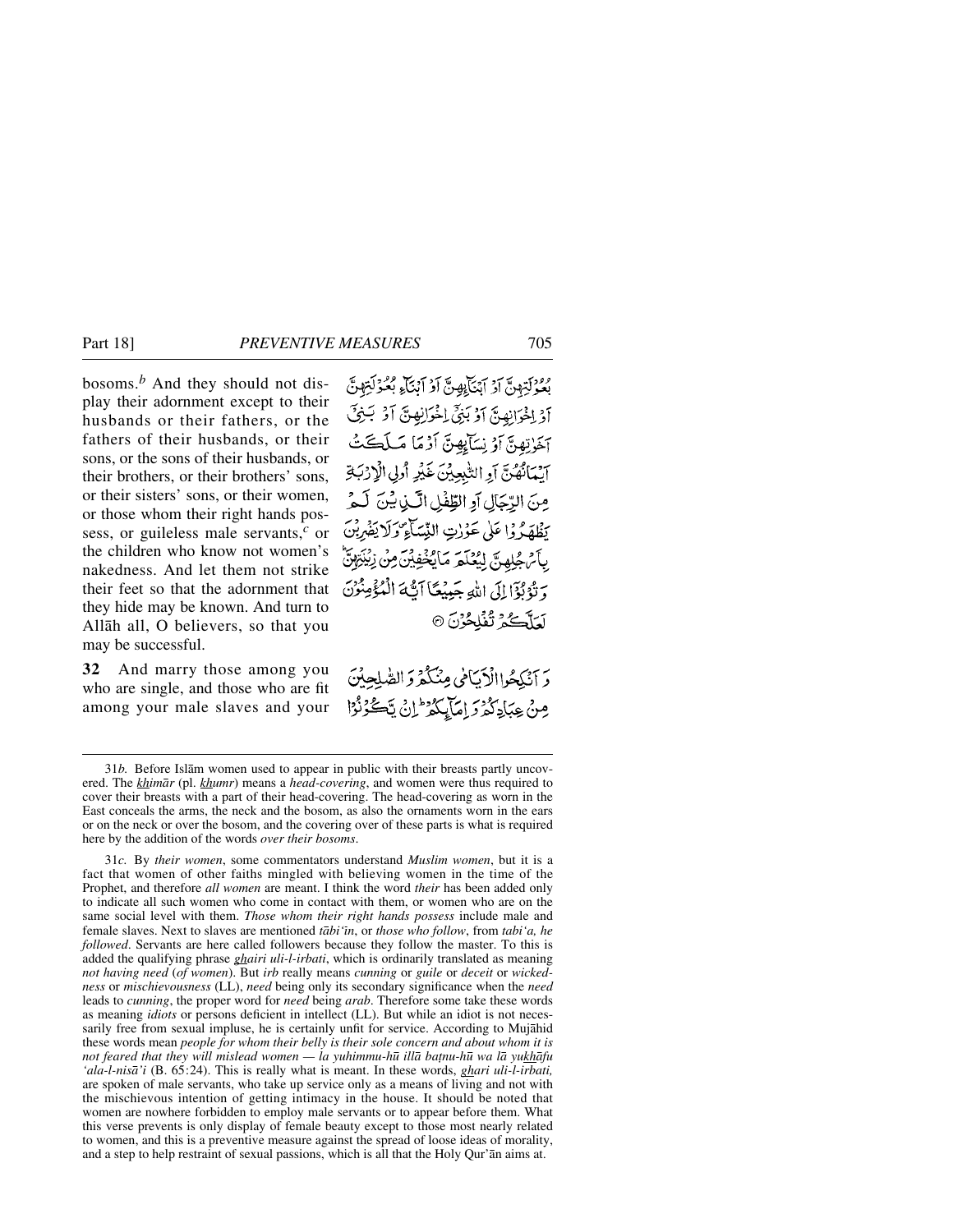female slaves. If they are needy, Allåh will make them free from want out of His grace. And Allåh is Ample-giving, Knowing.*<sup>a</sup>*

**33** And let those who cannot find a match keep chaste, until Allåh makes them free from want out of His grace.*<sup>a</sup>* And those of your slaves who ask for a writing (of freedom), give them the writing, if you know any good in them, and give them of the wealth of Allåh which He has given you.*<sup>b</sup>* And compel not your slaveفُقْرَاءَ يُغْنِهِمُ اللَّهُ مِنْ نَضُلِهِمْ وَاللَّهُ دَامِيعٌ عَلْيَةٌ ۞

وَلَيَسْتَعْفِفِ الَّذِيْنَ لَا يَجِنُّوْنَ نِكَاحًا حَتَّىٰ يُغْنِيَهُمُّ اللَّهُ مِنْ فَقَٰلِهٖ وَالَّذِينَ يَبْتَعْوُنَ الْكِتْبَ مِمَّا مَلَكَتْ آيَنَائِكُمْ فَكَاتِبُرُهُمُ إِنْ عَلِمُتُمُوفِيهُمْ خَيْرًا قَ وَ اتْرَهُمَ قِنْ مَّالِ اللهِ الَّذِيَّ اللهُ الله وَلَا تُكْمِفُوْا فَتَنْتِكُمْ عَلَى الْبِغَ بِي إِنْ

32*a.* The Holy Qur'ån looks upon the married state as the normal state, and hence it enjoins that, so far as is possible, those who are single should be married. It also requires both male and female slaves to be kept in a state of marriage. The keeping of concubines or unmarried slave-girls is clearly inconsistent with this. As a religion Islåm is against celibacy, and considers parenthood to be the duty of every human being. In the civilized society of today most persons refuse to accept the responsibilities of parenthood, offering as an excuse the insufficiency of means to support a family. The Qur'ån disposes of this false excuse in the simple words, *if they are needy*, *Allåh will make them free from want out of His grace.*

The Holy Prophet, too, laid stress on Muslim men and women living in a married state. Thus he is reported to have said: "He who is able to marry should marry. For it keeps the gaze low and guards chastity; and he who cannot should take to fasting (occasionally), for it will have a castrating effect on him" (B. 30:10). On another occasion he said, addressing some young men who talked of fasting in the day-time and keeping awake during the night, and keeping away from marriage: "I keep fast and I break it, and I pray and I sleep, and I am married, so whoever inclines to any other way than my sunnah, he is not of me"  $(B. 67:1)$ . According to one hadith, the man who marries perfects half his religion (Msh. 13:1, iii). Celibacy is expressly forbidden (B. 67:8).

33*a.* The words translated as *those who cannot find a match* may also mean *those who cannot find the means to marry*. Marriage thus becomes an obligatory institution in Islåm, only those being excused who cannot find a match or who lack the means to marry. Marriage, in fact, affords the surest guarantee for the betterment of the moral tone of society.

33*b.* The word *kitåb*, translated *writing*, as used here, stands for *mukåtabah*, which is an infinitive noun of *kåtaba*, signifying *he* (a slave) *made a written* (or other) *contract with him* (his master), *that he* (the former) *should pay a certain sum as the price of himself*, *and on the payment thereof be free* (LL); also *he* (a master) *made such a contract with him* (his slave). It was called a *kitåb* (or writing) because of the obligation which the master imposed on himself. The money was paid in two or more instalments. Thus every possible facility was afforded to the slave to earn his freedom. Though the practice of the master making such a contract with the slave prevailed before the advent of Islåm, the important reform introduced by Islåm was that, when a slave desired such a contract to be made, the master could not refuse it. Twelve centuries before any attempt was made by any individual or community to legislate for the liberty of slaves, a dweller in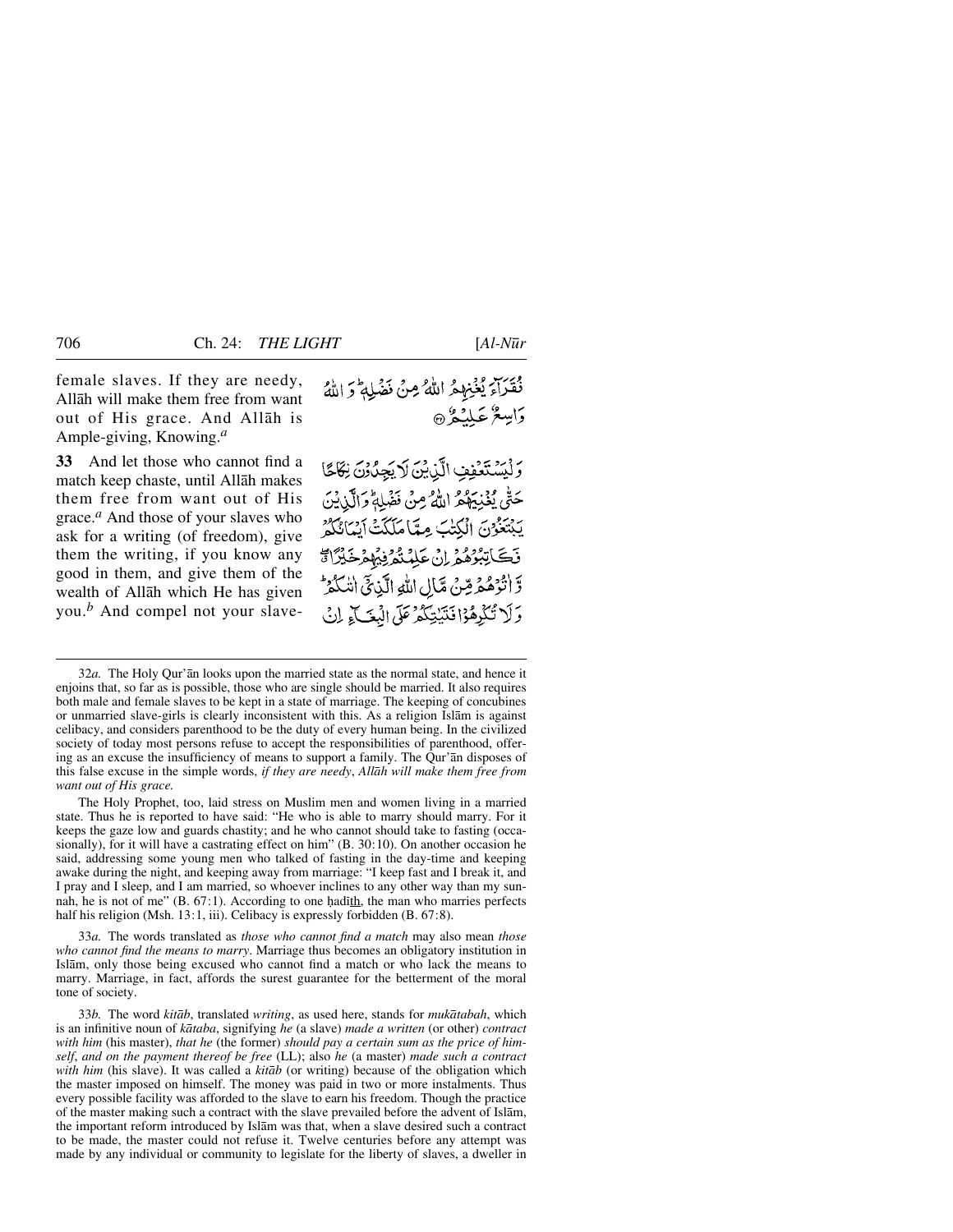girls to prostitution when they desire to keep chaste, in order to seek the frail goods of this world's life. And whoever compels them, then surely after their compulsion Allåh is Forgiving, Merciful.*<sup>c</sup>*

**34** And certainly We have sent to you clear messages and a description of those who passed away before you, and an admonition to those who guard against evil.

بِرَ دِيَ تَحَصُّنَا لِتَنْتَغُوْاعَدَيْنِ الْحَيْوِ ةِ الِّذَّيْنَا ۖ وَ مَنْ تَكْدِهُوْنَ ۚ وَبِاَنَّ اللَّهَ مِنْ بَعْلِ إِلَيْرَاهِهِنَّ غَفُوْسُ رَّحِيْمُ \* \*

وَلَقَدْ آَنْزَلْنَآ اِلَيْكُمْ إِيْتٍ مُّبَيِّنْتٍ وَّ مَثَلًا مِّنَ الَّزِيْنَ خَلَوْامِنْ قَبْلِكُمْ رَ مَوْعِظَةً لِّلْمُتَّقِيِّنَ ﴾

### SECTION 5: **Manifestation of Divine Light**

**35** Allåh is the light of the heavens and the earth. A likeness of His light is as a pillar on which is a lamp the lamp is in a glass, the glass is as it were a brightly shining star — lit from a blessed olive-tree, neither eastern nor western, the oil whereof gives light, though fire touch it not — light upon light.*<sup>a</sup>* Allåh guides to His light whom He pleases. And Allåh sets forth parables for men, and Allåh is Knower of all things —

أَمِلْهُ نُوْدُ السَّعْوٰتِ وَ الْأَدَيْرِهِ بِمُعَشَلُ نُؤْيِرِ \$ كَمِشْكُوةٍ فِيُهَا مِصْبَاحٌ الْبِصْدِ زِرْ زُجَاجَةٍ ۖ ٱلزَّجَاجَةُ كَأَنَّهَا كَرْجَ دُيِّنَ ۗ يُؤْتَىٰ مِنْ شَجَرَةِ مُّـٰبِرَكَ رَنْتُوْنَةِ لَلْاشْرُقِنَّةِ وَكَلاغَرْبِيَّةٍ لِا تَكَادُ دَيْنَكَمَا يُضِيَّ وَلَوْ لَمْ تَبْدَسَهْ بَأَعْظَ دُورٌ عَلَى مُؤْمِراً بِهَيْدِي اللَّهُ لِنُوْمِ هِ مَنْ يَشَاءِ وَيَضْرِبُ اللَّهُ الْمَهَمْنَالَ لِلنَّاسِ وَاللَّهُ بِكُلِّ شَيْءٍ عَلِيْهُ ﴾

33*c.* It is related that 'Abd Allåh ibn Ubayy, the leader of the hypocrites, kept slave-girls for prostitution (Rz). Prostitution, which seems to have prevailed before the advent of Islåm in Arabia, is condemned here. But this curse has obtained an incredible prevalence in the whole of Christendom, and is legalized in many countries of Europe as a *necessary evil*, while in others it is openly connived at.

35*a. N∂r* (*light*) is *that which manifests hidden things*, and Allåh is called here the *light of the heavens and the earth*, because He has manifested them and brought them into existence. *Mishkåt* means a *niche*, but Mjd explains it as meaning *'am∂d* or *pillar* (LL).

In the parable that follows, Islåm is represented as a likeness of the Divine light, a light placed high on a pillar so as to illuminate the whole world; a light guarded by being placed in a glass, so that no puff of wind can put it out; a light so resplendent that the

the Arabian desert had laid down this noble institution, that, if a slave asked for a writing of freedom, he was not only to be given that writing by the master, but he was also to be provided with money to purchase his freedom, the only condition being *if you know any good in them*, i.e., if he is fit for work and able to earn his livelihood. And, in addition, the duty was imposed upon the State of spending a part of the collection of the poor-rate for this object, as stated in 9:60.